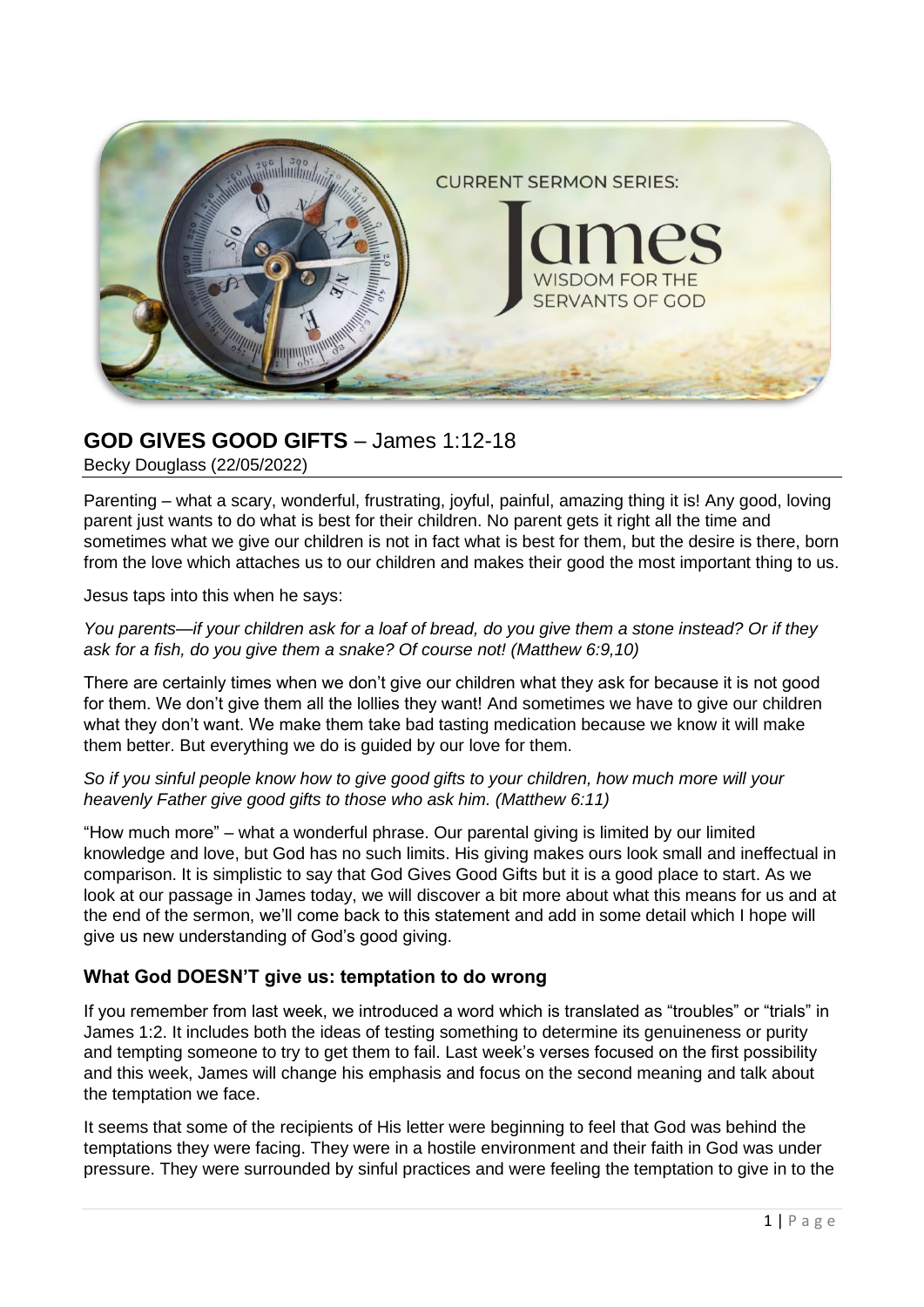prevailing culture and do things which they knew were not right. And they wondered if God was actually tempting them to do the wrong thing to see if they would stay true to Him or give in to the temptation of sin. James wants to stop this speculation in its tracks. Not only is it untrue but it is an insult to God, a denigration of His nature. James wants his readers to know that God will never give us temptation to do wrong.

James says that it is illogical to think that God would tempt anyone to do wrong. Firstly, James says that *"God is never tempted to do wrong".* He is "untemptable". To do something wrong would violate His very essence. It just isn't possible. Secondly, it is implied that the act of tempting someone to do wrong would be wrong in itself. I can't think of any situation in which tempting someone would be a good thing. Therefore, because God can't be tempted to do something wrong, *"he never tempts anyone else"*. God cannot tempt someone to do wrong without going against His nature as God.

So, if God does not tempt us, what is the source of our temptation? James says that real source of temptation in our own desires. In other places in the Bible, we will see that Satan has a role in our temptations, but here, James looks a little closer to home – at our own hearts. Jesus said, "*From the heart come evil thoughts, murder, adultery, all sexual immorality, theft, lying, and slander". (Matthew 15:19)* James explains how this happens. Our own desires "entice us and drag us away". James is using fishing language here. Just like a fisherman lures the fish with the bait and then captures and reals in the fish with the hook, so our desires lure us into compromising situations and then they capture us and lead us into sin. James almost makes our desires like a force which is actively seeking our downfall. I think that is certain true when you realise that behind our own desires is Satan himself, looking for ways to destroy us. But James doesn't want to give us an excuse – "the devil made me do it" – he is forcing us to take responsibility for our actions. James then uses the vivid metaphor of birth. Our desires give birth to sinful actions and those sinful actions give birth to death. It is a downward spiral that leads inevitably to our destruction. And the further along the process we go, the harder it is to stop it. Praise God, He can break this downward spiral, but only if we are willing to turn to Him for rescue and allow His intervention.

## **Application: The Lord's Prayer**

James has painted a strong picture of temptation and how we are ensnared by it. I want to take just a minute to step out of this passage in James and explore how this understanding of temptation informs our understanding of another passage of Scripture – one we recite every Sunday – the Lord's prayer.

As we look at the Lord's prayer, we can see that it begins and ends with a declaration of the Kingdom of God - His rule over heaven and earth. It affirms our submission to His rule over our lives. As citizens of this Kingdom, we make three requests which are found in the middle of the prayer.

1. *'Give us this day our daily bread'*

By extension, this request covers all that we need to live as His people. God wants us to come to Him, acknowledging our needs, even though He already knows what we need (see verse before the prayer).

2. *'Forgive us our sins'*

Sometimes this is interpretated to mean that God will only forgive us "if" we forgive others. Jesus will go on to deal with this issue in the verses after the prayer - that's another sermon for another day! However, that is not what He is saying here. Earlier in the prayer we have a similar phrase *"on earth as it is in heaven"*. He is saying that "in the same way" that we are willing to forgive others – especially those we love - so much more will God forgive us whom He loves.

3. *"Deliver us from evil"*

The translation we say each Sunday – *"Save us in the time of trial and deliver us from evil"* – was developed because people rightly felt that the tradition translation *"lead us not into*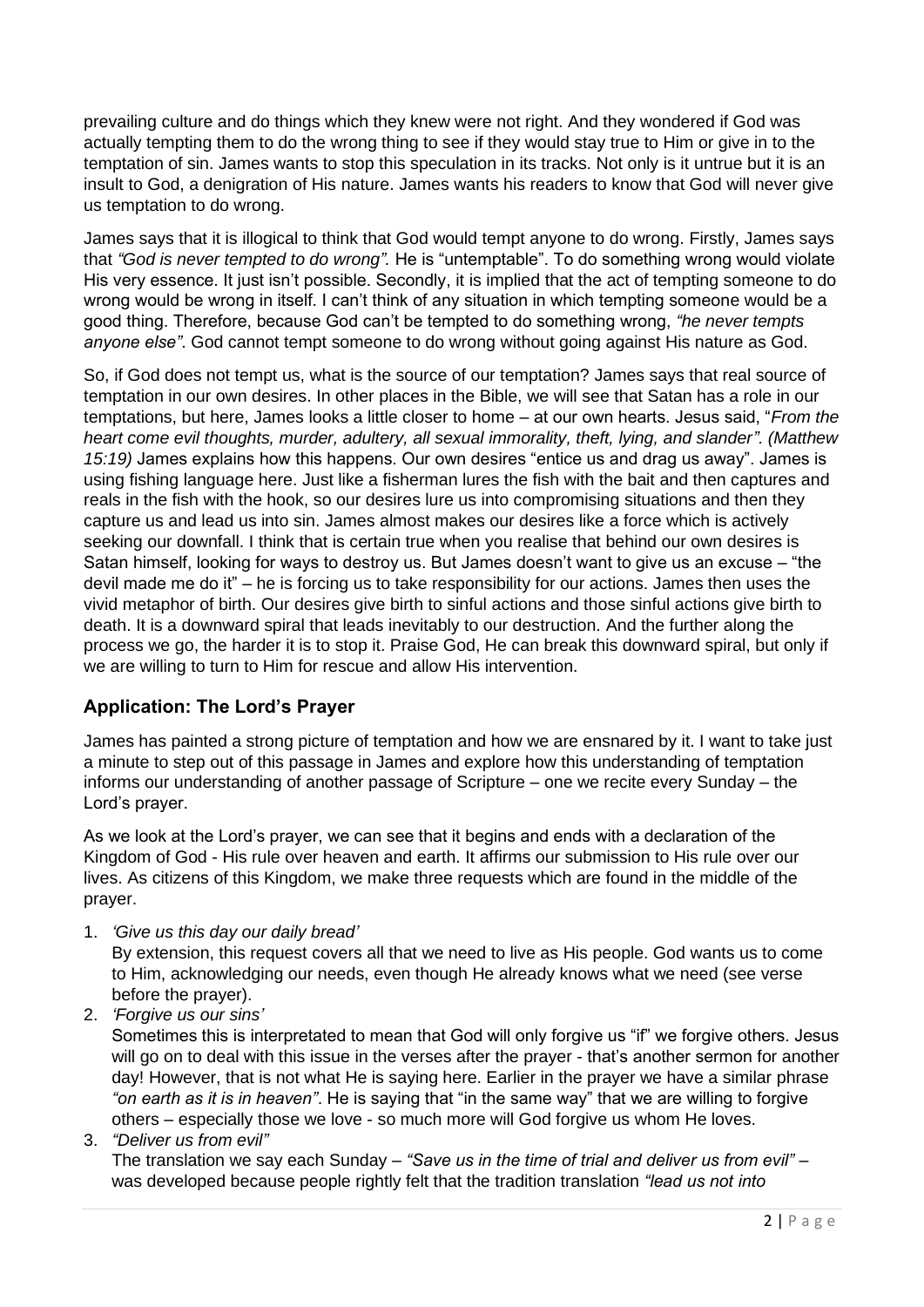*temptation"* sounded like God could tempt us to do wrong. In light of the James passage and others, they didn't want to give that impression. The translation is not wrong, but I think it misses some things which are there. Firstly, the word trial or temptation is the same one we have been looking at in James, sometimes translated as "troubles". It means both testing and temptation. Secondly, some scholars think that the first phrase could be translated "don't let us give in to temptation" which is a similar idea to the words we use. However, maybe a better translation would be something along the lines of "*Don't start leading us into temptation".* This is not begging God to stop what He is currently doing but looking at what He might do in the future but with an underlying belief that He won't, because of His character. This takes us back to what James says – God will never tempt us to do wrong because that is impossible for Him. However, the prayer doesn't stop there. It goes on to say, in essence "Please don't just stand by and let us struggle on our own – please *"bring us away or rescue us from the evil one"* and His attempts to destroy us. God we need you to not lead us into temptation, not stand by and let us face temptation on our own, but actively rescue us from temptation and the evil one who is behind it.

As I look at the Lord's Prayer, I don't see it as a plea for help from a reluctant God but rather a acknowledgement of our need, a relinquishment of our independence. It is saying: I look to you to provide all that I need in all aspects of my life. I look to you to forgive me when I fail. I look to you to rescue me from Satan's attempts to use trouble to cause my downfall. It is our declaration of our dependence on Him.

## **What God DOES give us: Whatever is good and perfect**

But now to get back to James! If God does not give us temptation, what does He give? *"Whatever is good and perfect is a gift coming down to us from God our Father".* Once again, James sets out to prove his assertion based on the logic of who God is.

The recipients of James' letter would have been surrounded by people who worshiped the sun, moon and stars. They looked up into the heavens and saw the power of the sun to give warmth and light and life. They understood that the tides were related to the phases of the moon. They charted their futures based on the movement of the stars. These became their gods and they worshiped them and gave offerings to them when they sought their help. But James reminds his readers that God made the world and everything in it – even the sun, moon and stars – therefore God is greater than His creation. A great as the heavenly lights are, their light is subject to variation. The sun's light and warmth can be shut out by the clouds and the moon's light waxes and wanes. But God, *"He never changes or casts a shifting shadow." (v. 17b)* God is greater than the most powerful gods worshiped by those around them, and He never changes.

We can trust Him to always care for us and always give us what is good for us. And He is better than the best parent because He knows what is best for us. His gifts are not just good, but they are perfect for us and our situation. He may give different things to different people in different situations and each will be perfect for them.

James finishes up this section with a final demonstration of God's goodness to us. His greatest gift to us is not food or protection, His greatest gift is new life in Him. Let's break down the verse (v. 18) phrase by phrase.

- *"He chose"* Why? He didn't have to do anything for us, but He chose to act because of His love for us.
- *"to give birth to us"* What? We are born again with God's life and into His family. Notice how this echoes the idea that our desires "give birth" to sin.
- *"by the word of truth"* How? *"The word of truth"* is the Gospel the good news of Christ's death and resurrection for us. Peter, in his letter, puts it this way: *"For you have been born again, not of perishable seed, but of imperishable, through the living and enduring word of God." (1 Peter*